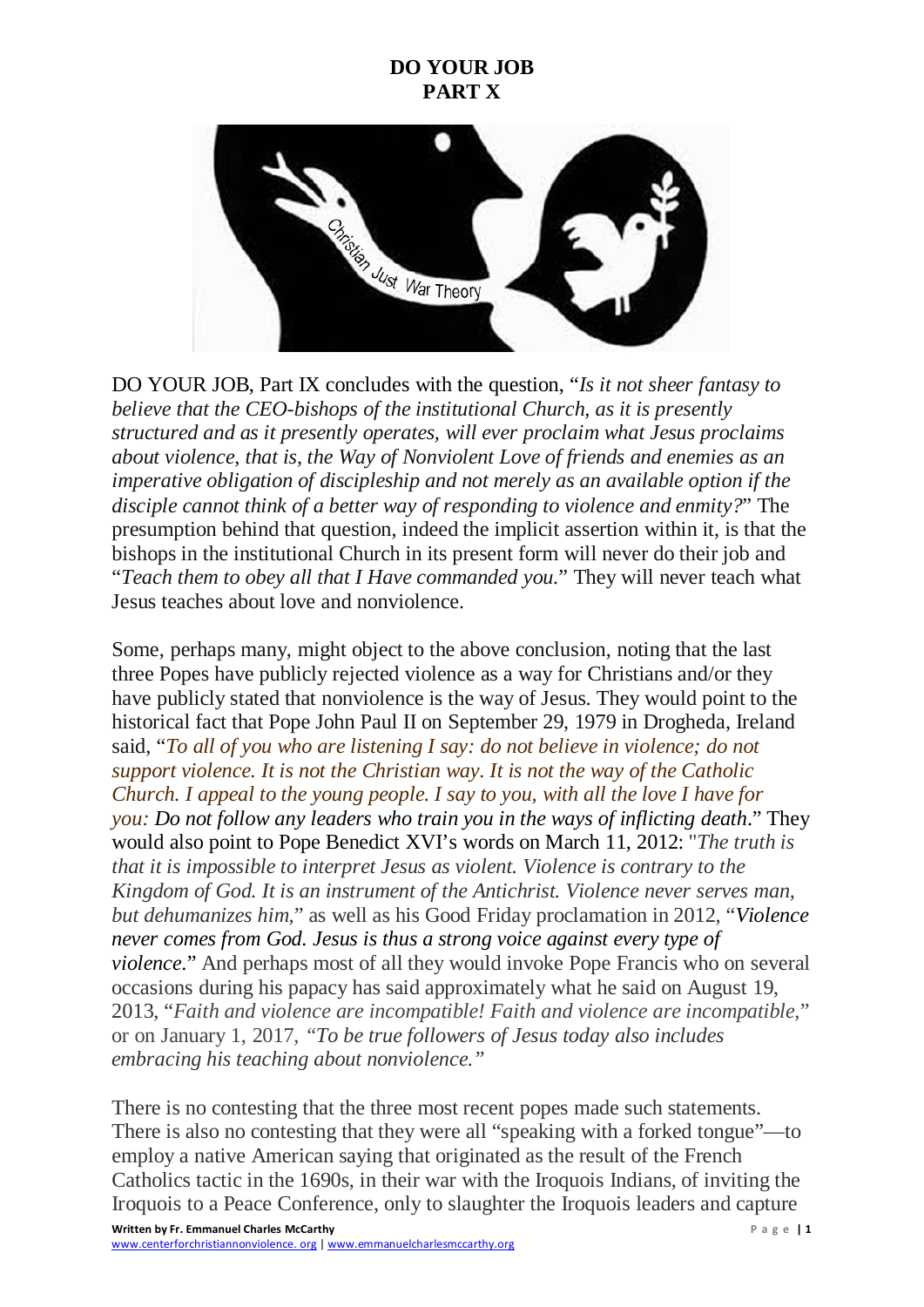their people. Creating ever-new nonviolent costumes in which to dress ever- new Christian Just War Theories is a forked tongued enterprise for contemporary popes— and for many Christian liberals, and even, radicals.

Not one of those Papal pronouncement mentioned above means what it seemingly says. Not one of them means following Jesus' teaching and example in the Gospels of Nonviolent Love of friends and enemies as the only Way of responding to evil in any and all of its manifestations. While all those Papal statements are selfevidently Gospel truth as stated, not one of those Popes meant them to be taken literally as the universal teaching of the Catholic Church. They were all spoken with unspoken mental reservations. Those unspoken mental reservations changed the meaning of those statements from being proclamation of nonviolence to being proclamations of Christian Just War Theory masquerading as Jesus' Nonviolence. For the three Popes mentioned above, nonviolence means nonviolence and notnonviolence.

Soon after John Paul II made his September 29, 1979 speech in Drogheda, Ireland, many Irishmen in both Ireland and in the U.S. who supported the IRA's violence against the colonizing British asked, "Does Pope John Paul II mean that Polish, British and American boys should not join the Polish or British or American Army and *"follow the military leaders who will train them in the ways of inflicting death*?" The answer was self-evident. He did not mean this. He said, "*Do not support violence. It is not the Christian way. It is not the way of the Catholic Church*." But he meant do no support unjust violence as he defined "unjust."

Pope Benedict XVI's March 11, 2012 statement and Good Friday proclamation of 2011 could not have been any more clear or precise in their total and unequivocal support for the nonviolence. In fact they were so clear that the Italian Prime Minister asked him if he was a pacifist. Pope Benedict XVI told him, "*No."* A few weeks later he went to an Italian Military base and blest the troops. So while Pope Benedict XVI's words were a self-evident, transparent proclamation of Gospel nonviolence—"*Violence never comes from God…The truth is that it is impossible to interpret Jesus as violent. Violence is contrary to the Kingdom of God. It is an instrument of the Antichrist"*—what he meant was something other than that. He in fact meant that violence that was unjustified in his eyes "*never comes from God"* and "*is an instrument of the Antichrist."*

Pope Francis' August 13, 2013 doubly emphatic words were as clear on the surface as Pope John Paul II and Pope Benedict's statements on the nonviolence of the Gospel of Jesus Christ. Pope Francis' World Day of Peace Message made nonviolence a required condition for being a "*true follower of Jesus."* Yet on March 13, 2015 he said, *"On some occasions it is necessary to repel an ongoing assault proportionately to avoid damage caused by the aggressor, and the need to neutralize him could lead to his elimination.*" [Emphasis added.]. Christians, especially popes and bishops, consistently employ forked tongued euphemisms for homicidal violence, e.g. "force," "eliminate," because they know very well there is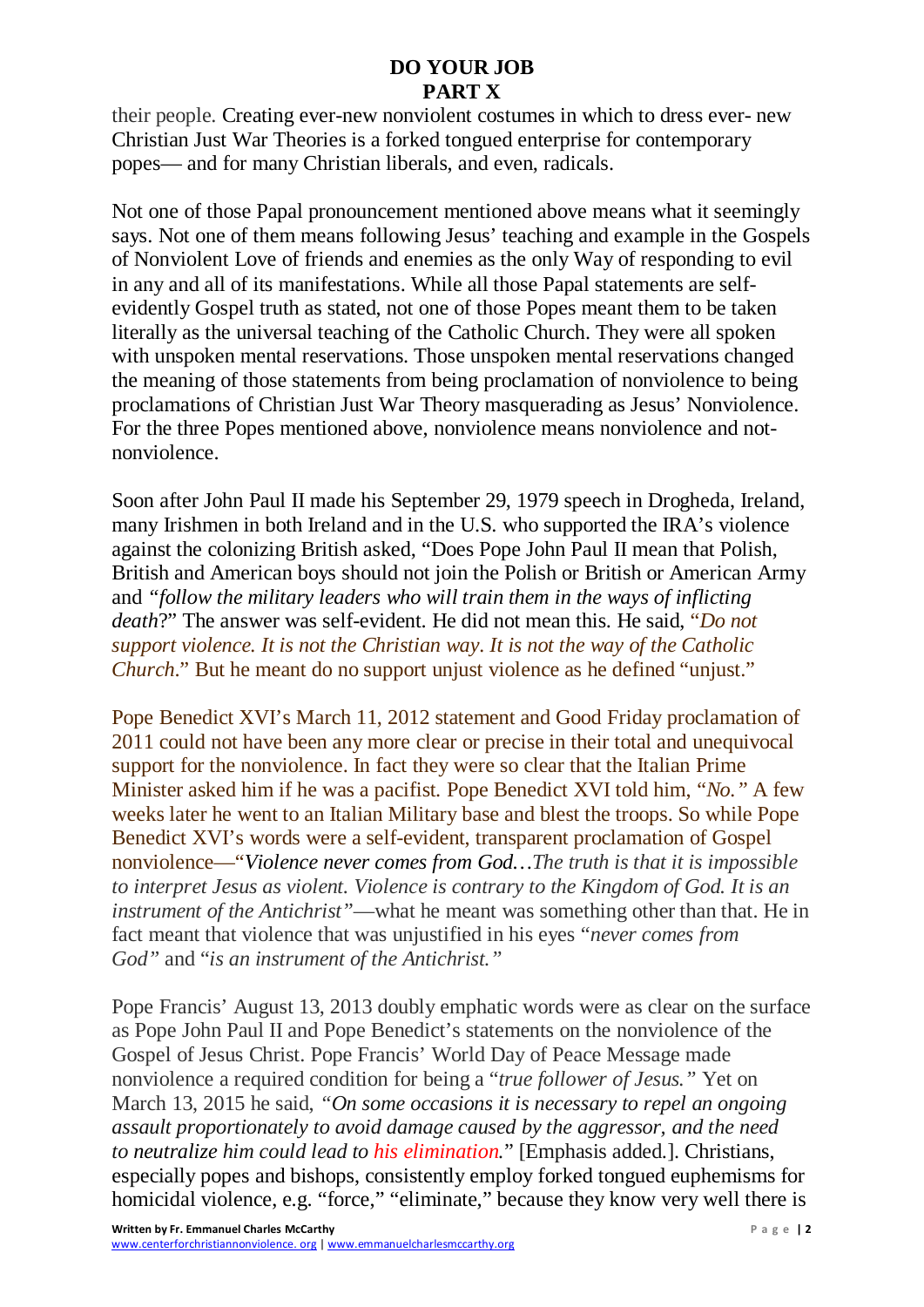something very wrong with what they are supporting or doing and desire to hide the truth of what they know from themselves or others.

A few days after Pope Francis' March 13, 2015, John Allen, a long time insider Vatican correspondent, wrote:

"*In an unusually blunt endorsement of military action, the Vatican's top diplomat at the United Nations in Geneva has called for a coordinated international force to stop the 'so-called Islamic State' in Syria and Iraq from further assaults on Christians and other minority groups. 'We have to stop this kind of genocide,' said Italian Archbishop Silvano Tomasi, the Pope's representative in Geneva. 'Otherwise we'll be crying out in the future about why we didn't do something, why we allowed such a terrible tragedy to happen.'*

*"The call for force is striking. It builds, however, on comments from Pope Francis that the use of force is 'legitimate … to stop an unjust aggressor.' 'What's needed is a coordinated and well-thought-out coalition to do everything possible to achieve a political settlement without violence,' Tomasi said, 'but if that's not possible, then the use of force will be necessary.'Tomasi called such international military action in defense of beleaguered minorities 'a doctrine that's been developed both in the United Nations and in the social teaching of the Catholic Church.*'"

So all three Popes are cleverly being duplicitous. They are speaking with a forked tongue when they speak of nonviolence as they do above. According to the Oxford English Dictionary the phrase, "speaks with a forked tongue," means to deliberately say one thing and mean another, to act in a duplicitous manner.

The forked tongue is, of course, the tongue with which a snake is endowed. Therefore, it is most symbolically appropriate that it is a snake, speaking with a forked tongue that deceives Eve into believing that God is lying to her about not eating the fruit of a particular tree in Eden because God knows if she eats from that tree she would be like God. It is the forked tongued snake, representative of the devil, that attacks the crystal clear Word of God by imbuing it with a false meaning that is the opposite of what God actually says, intending thereby to entice Eve to disobey God, to treat God as a liar, to sin and to motivate Adam to fall—and the rest is history.

"*Speak nonviolence but carry a big stick*" would just be another utilitarian public relations tactic for a CEO of a corporation of this world or for a head of a state in this world. However, to *"Speak nonviolence but carry a big stick"* by the religious leader, bishop, of a Christian community is a moral and spiritual catastrophe that makes the reign of suffering and death unleashed by the duplicity of the cigarette corporations CEOs mentioned in Part IX on human beings a mere tragedy in the lower case. To deceitfully manipulate the Word of God Incarnate so that Christians, who trust in you for their moral and spiritual guidance, are channelled from the cradle onward into believing that they can do the opposite of what Jesus explicitly taught is tragedy, the enormity of which is unfathomable. The cigarette corporations'